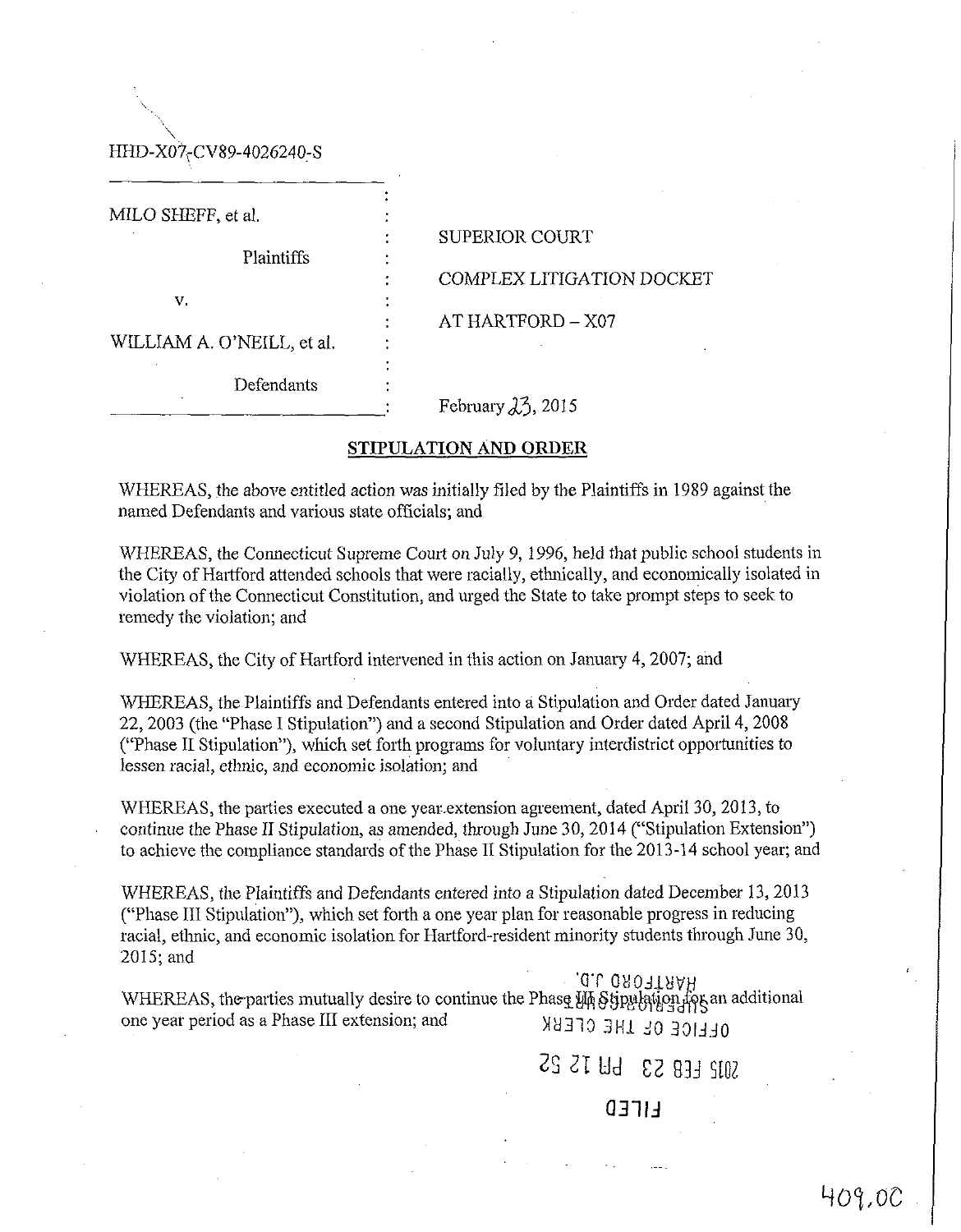WHEREAS, this agreement represents reasonable measures to reduce racial, ethnic, and economic isolation in the Hartford Public Schools for the 2015-16 school year until June 30, 2016;and

WHEREAS, the parties are cognizant that efforts will need to continue beyond June 30,2016 to further reduce racial, ethnic, and economic isolation in the Hartford Public Schools; and

WHEREAS, the parties do hereby knowingly and voluntarily enter into this Stipulation Extension and agree to be bound thereby;

NOW THEREFORE, the parties hereby stipulate and agree as follows:

## I. EXTENSION OF STIPULATION

A. Pursuant to mutual agreement of the parties, the time period applicable to the Phase III Stipulation, as defined in Section I.A. of said agreement, shall be extended for a period of one year, until June 30, 2016, except where this Stipulation extends the period of implementation beyond June 30, 2016, such as in Sections III.B.l. and 2. If there is any direct conflict between any provision of the Phase III Stipulation and this extension thereto, the language of the extension will control.

## II. CHANGES TO SECTION II: DEFINITIONS

A. The following changes are made to Section II of the Phase III Stipulation:

- 1. Section II. A. is amended to add the following clarification to the new expanded Voluntary Interdistrict Programs for 2015-16: "The new or expanded Voluntary Interdistrict Programs contemplated for 2015-16 are set forth in Section III of this extension agreement."
- 2. Section II.B.5. shall provide that "Existing Magnet Schools are those Interdistrict Magnet Schools that are in operation during the 2014-15 school year."

### III. CHANGES TO GOALS AND PEFORMANCE:

- A, The following changes are made to Section III of the Phase III Stipulation:
	- 1. Section III.A.2. is amended to add the goal for the 2015-16 school year as follows: "The goal of the Phase III Stipulation Extension is attained if the percentage of Hartford-resident minority students in a reduced-isolation educational setting, as defined in Section II.M. is equal to or greater than 47.5%."
	- 2. Section III.A.3. is revised to read: "The goal of the Phase III Stipulation Extension is to be attained through implementation of the Voluntary Interdistrict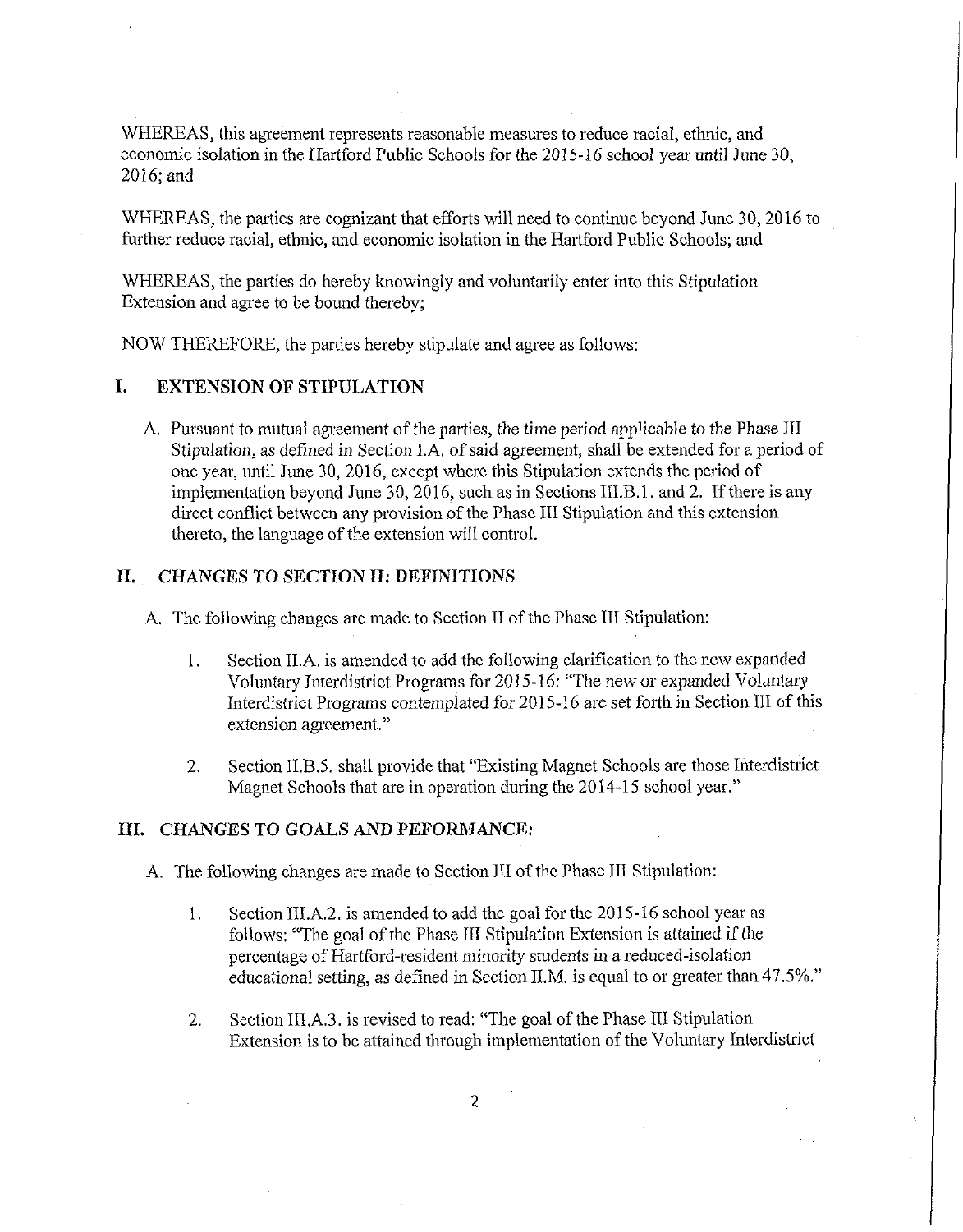Programs defined in Section II.A. of the Phase III Stipulation, as amended herein."

- 3. Section III.A.4. is revised to add the following clarification: "Defendants shall utilize available resources to plan, develop, open, and operate the schools and programs necessary to achieve the 47.5% goal benchmark set forth in Section III.A.l. of this Phase III Stipulation Extension within the one year extension period. Deviation from any provision(s) of this extension with respect to schools, grades, magnet seats offered or filled, Open Choice seats offered or filled, Interdistrict Cooperative programs offered or filled, or legislation proposed or passed into law, shall not be a material breach so long as at least the 47.5% goal of this extension agreement is met."
- 4. Section IILA.5. is revised to add the following clarification: "Performance of the 2015-16 goal shall be calculated by dividing the number of Hartford-resident minority students in reduced-isolation settings by the total number of Hartfordresident minority students."
- 5. Section III.A.6. is revised to add the following clarification: "Notwithstanding the Phase III Extension Term specified in Section I.A., the grace periods for inclusion of certain schools in the performance benchmark calculation as set forth in Section III.A.7.b.-d. of the Phase III Stipulation, as amended by this extension, and in Section IV.A. herein, shall survive the expiration of this Phase III Extension Agreement.
- 6. The enrollment data used to calculate goal compliance, as referenced in Section III.A.7.a., shall be based on the October enrollment data for 2015-16 for purposes of calculating performance of the 2015-16 goal, and will be made available to the Plaintiffs and the City of Hartford on or before November 15, 2015.
- 7. Section III.A.7.d. is amended to extend the grace period for one year to include 2015-16 Hartford-resident minority student enrollment at Breakthrough II Magnet. School.
- 8. Section III.A.7.e. is amended to extend the Open Choice target of 325 additional seats to 2015-16.
- B. The following Section III.B. is added to the Phase III Stipulation under the heading "Choice Programming Plans" to describe choice programming plans for this extension agreement: "B. Choice Programming Plans: This Section describes choice programming plans for the extension agreement. Deviation from any provision(s) of this extension with respect to schools, grades, magnet seats offered or filled, Open Choice seats offered or filled, Interdistrict Cooperative programs offered or filled, or legislation proposed or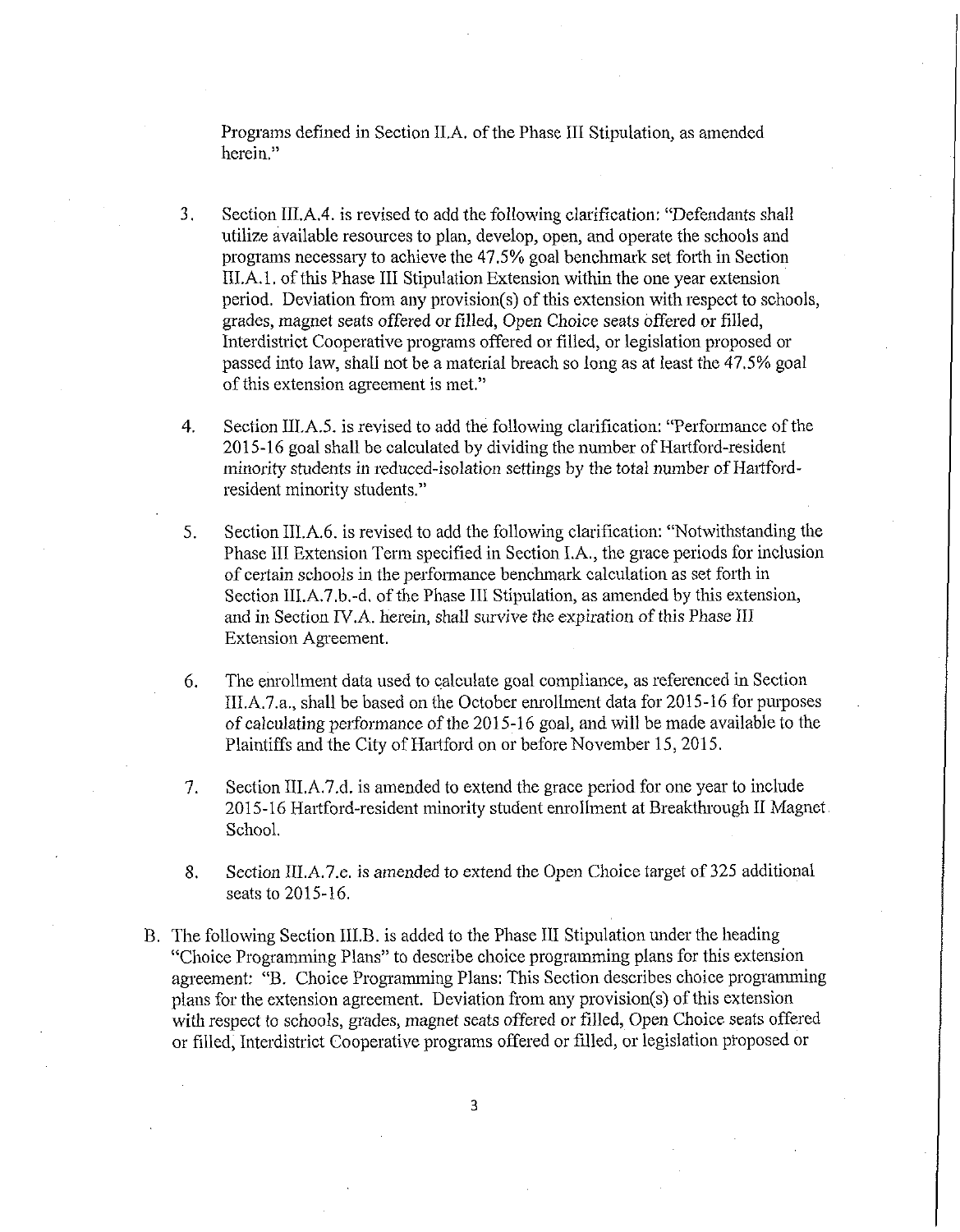passed into law, shall not be a material breach so long as at least the 47.5% goal of this extension agreement is met."

- 1. **Relocation of Existing Magnet Programs:** Provided construction does not begin prior to fiscal year 2017, the SDE will request adequate funding for the relocation of the Montessori Magnet at Moylan School, the Hartford Prekindergarten Magnet School, and Betances STEM Magnet School, to new locations in accordance with the terms set forth in this Section III.B. 1 .a.-c. below. Upon legislative approval, the state will reimburse the Capitol Region Education Council ("CREC") for up to 95% of eligible construction costs pursuant to Chapter 173 of the Connecticut General Statutes for construction of the three building projects specified in this Section III.B.1. The state will not cover any additional construction costs associated with said projects and Hartford agrees to assume full responsibility for the 5% local cost and any ineligible costs associated with the building projects. The SDE will support the required legislative changes. If the legislative changes do not occur, and/or the CREC partnership does not materialize, the SDE will reimburse the HBOE up to 95% of the eligible construction costs for the construction of the three building projects specified in Section III.B.1.
	- a. The Montessori Magnet at Moylan School program will relocate to a desirable new location, as approved by the SDE, with the goal of attracting the required applicant pool to meet compliance expectations for Sheff magnet programs. The new facility will provide sufficient capacity for the prek3 through 6<sup>th</sup> grade Montessori program currently located at Moylan School in Hartford. Once the new school location is identified and approved, the Hartford Board of Education will rename the Montessori Magnet at Moylan School program. Relocation of the Montessori Magnet at Moylan School is subject to timely submission and approval of the required ED049 school construction grant application.
	- b. The Hartford Prekindergarten Magnet School will relocate to a desirable new location, as approved by the SDE, with the goal of attracting the required applicant pool to meet compliance expectations for Sheff magnet programs. Hartford will seek to locate the new school facility in proximity to an existing magnet school property that may serve to allow for a lottery preference into such school. Relocation of the Hartford Prekindergarten Magnet School is subject to timely submission and approval of the required ED049 school construction grant application.
	- c. The SDE will provide capital funding for the renovation of the building located at 585 Wethersfield Avenue in Hartford for the permanent location of Betances STEM, 4<sup>th</sup> through 8<sup>th</sup> grade magnet program, subject to

**4**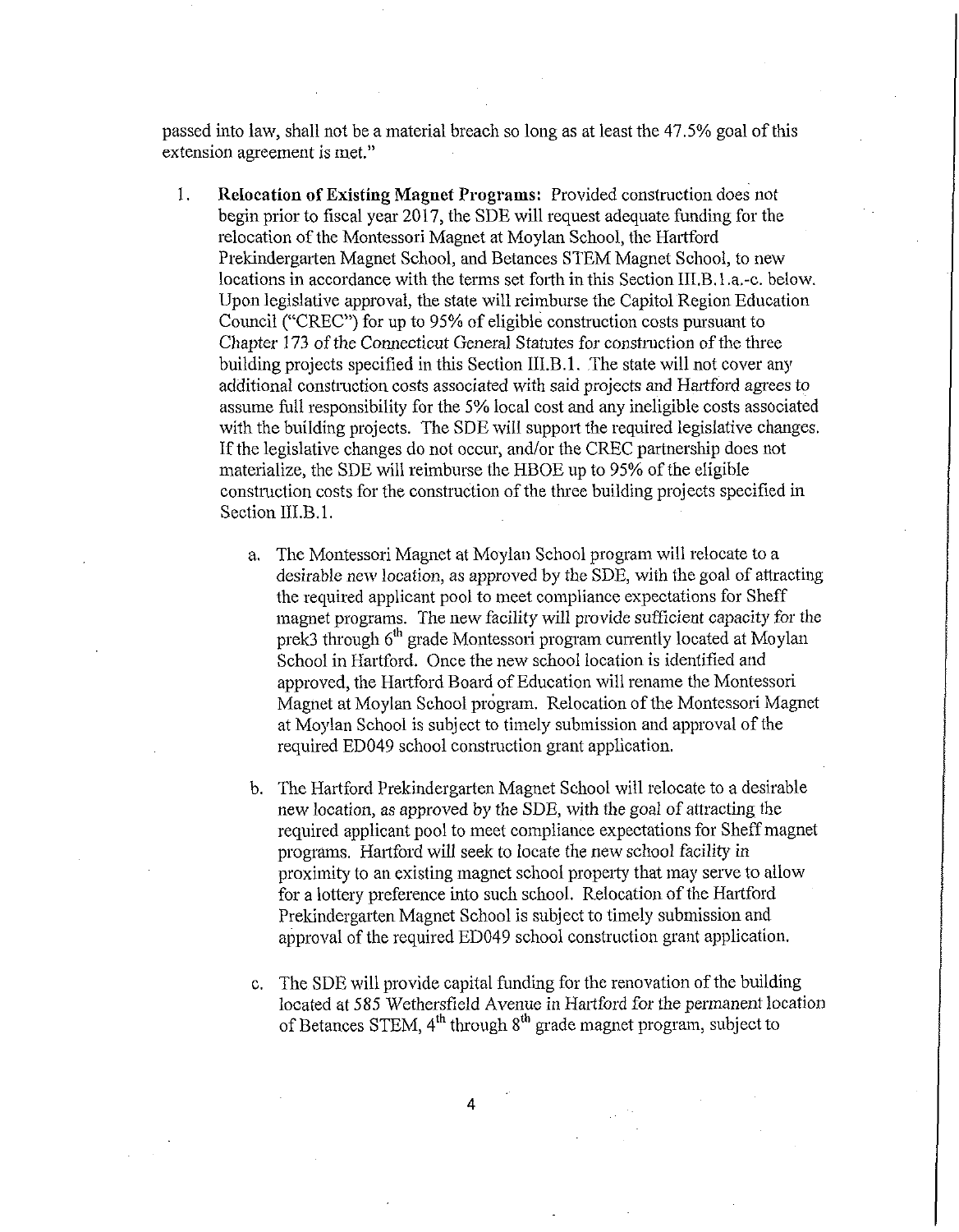timely submission and approval of the required ED049 school construction grant application.

#### 2, **Capacity For Hartford-Resident Students At Existing Magnet Schools:**

- a. For fiscal year 2016, subject to funding appropriated by the General Assembly, the SDE shall provide adequate funding to support payment to Sheff magnet operators of the interdistrict magnet operating grant set forth in C.G.S. §10-264/ in an amount equal to the grant that such magnet school operator was eligible to receive based on the enrollment level of the interdistrict magnet school program on October 1, 2013, plus any planned and approved increases in enrollment based on (i) adding planned new grades for the 2015-16 school year; (ii) adding planned new grades for school year 2014-15 which were funded pursuant to P.A. 14-217 §89; (iii) moving into a permanent facility for the school year commencing July 1, 2014 or July 1, 2015; and (iv) meeting the reduced isolation standard set forth in the Phase III Stipulation .
- b. In accordance with the stated goal of the Phase III Stipulation, this extension agreement seeks to expand reduced isolation opportunities for Hartford-resident students in existing Sheff magnet schools, as defined herein, by achieving a minimum of 50% Hartford-resident student enrollment out of the total school enrollment in said schools. Pursuant to this goal, existing Sheff full-time magnet schools, as defined herein, operating pursuant to Section 10-264/(c)(3)(D) of the Connecticut General Statutes, shall manage their capacity for 2015-16 within the funding appropriated by the General Assembly for fiscal year 2016, to enroll a minimum of at least 50% Hartford-resident students in the incoming class for 2015-16 subject to the following:
	- i. Any such interdistrict magnet school that fails to meet the minimum 50% Hartford-resident student enrollment of the total student enrollment of the incoming class for 2015-16 shall be ineligible for the grant amount set forth in Conn. Gen. Stat. §10-264/(c)(3)(D) for onehalf of the total number of non-Hartford resident students enrolled in the school over 50% of the total school enrollment but shall receive a grant amount for each such student at the applicable non-resident interdistrict magnet rate authorized by Section 10-264/(c)(3)(A) to the extent otherwise eligible for a grant award under applicable laws. To the extent otherwise eligible under applicable laws, all existing Sheff full-time magnet schools subject to this paragraph shall be eligible to receive the per pupil rate authorized under Section 10-264/(c)(3)(D) for all Hartford resident students enrolled in the school, and such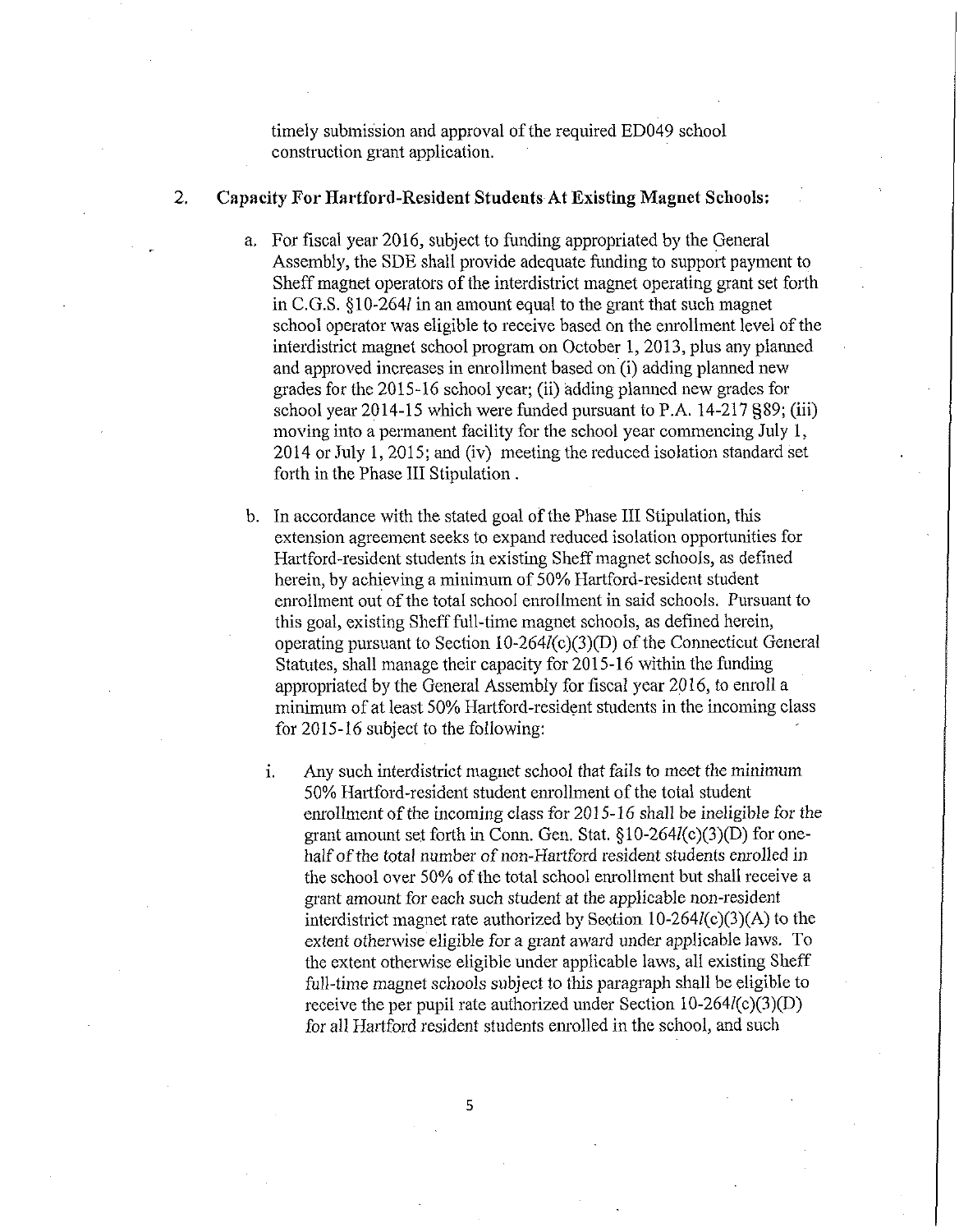schools that enroll at least 50% Hartford-resident students in the incoming class for 2015-16 shall be eligible for said grant for all non-Hartford residents enrolled in the school.

ii. Upon written request and justification from an interdistrict magnet school operator, the SDE may authorize a waiver from the enrollment percentages stipulated in this Section  $III.B.2.b.$  to accommodate current written partnership agreements, copies of which shall be provided to the SDE, or compliance concerns at a specific magnet program. In the event of a waiver application, the SDE will seek to maximize em'ollment of Hartford-resident students and will limit the extent of any resulting waiver to address the specific compliance concern or seat requirements of verified current partnership agreements.

## 3, Restructuring of Existing Magnet Programs:

- a. The parties have agreed that compliance with the reduced isolation standard at High School Inc. is not attainable. Following the 2014-15 school year, the school will be demagnetized. Hartford will be ineligible for magnet operating grants for the school beyond the demagnetization date and shall notify affected families such that they have time to participate in the School Choice Lottery implemented by RSCO for 2015 16. Nothing in this extension agreement shall prohibit High School Inc. from enrolling non-Hartford resident students beyond the 2014-15 school year through the Open Choice program in accordance with Section 10- 266aa of the Connecticut General Statutes.
- b. Beginning in 2015-16 and each school year thereafter, CREC shall be ineligible for the grant amount set forth in Conn. Gen. Stat. §10-  $264/(c)(3)(D)$  and (c)(4) for students enrolled in the part-time Greater Hartford Arts Academy program but shall receive a grant amount for each enrolled student at the applicable non-resident interdistrict magnet rate authorized by Conn. Gen. Stat.  $\S10-264l(c)(3)(A)$  and (c)(4) to the extent otherwise eligible under applicable laws.
- c. Beginning in 2015-16 and each school year thereafter through June 30, 2018, CREC will discontinue enrollment of new students to the part-time Greater Hartford Math and Science program. CREC will remain eligible to receive the per pupil interdistrict magnet grant at the rate set forth in Conn. Gen. Stat. Section 10-264 $l(c)(3)(D)$  and  $(c)(4)$  for the part-time Greater Hartford Math and Science program through June 30, 2018 but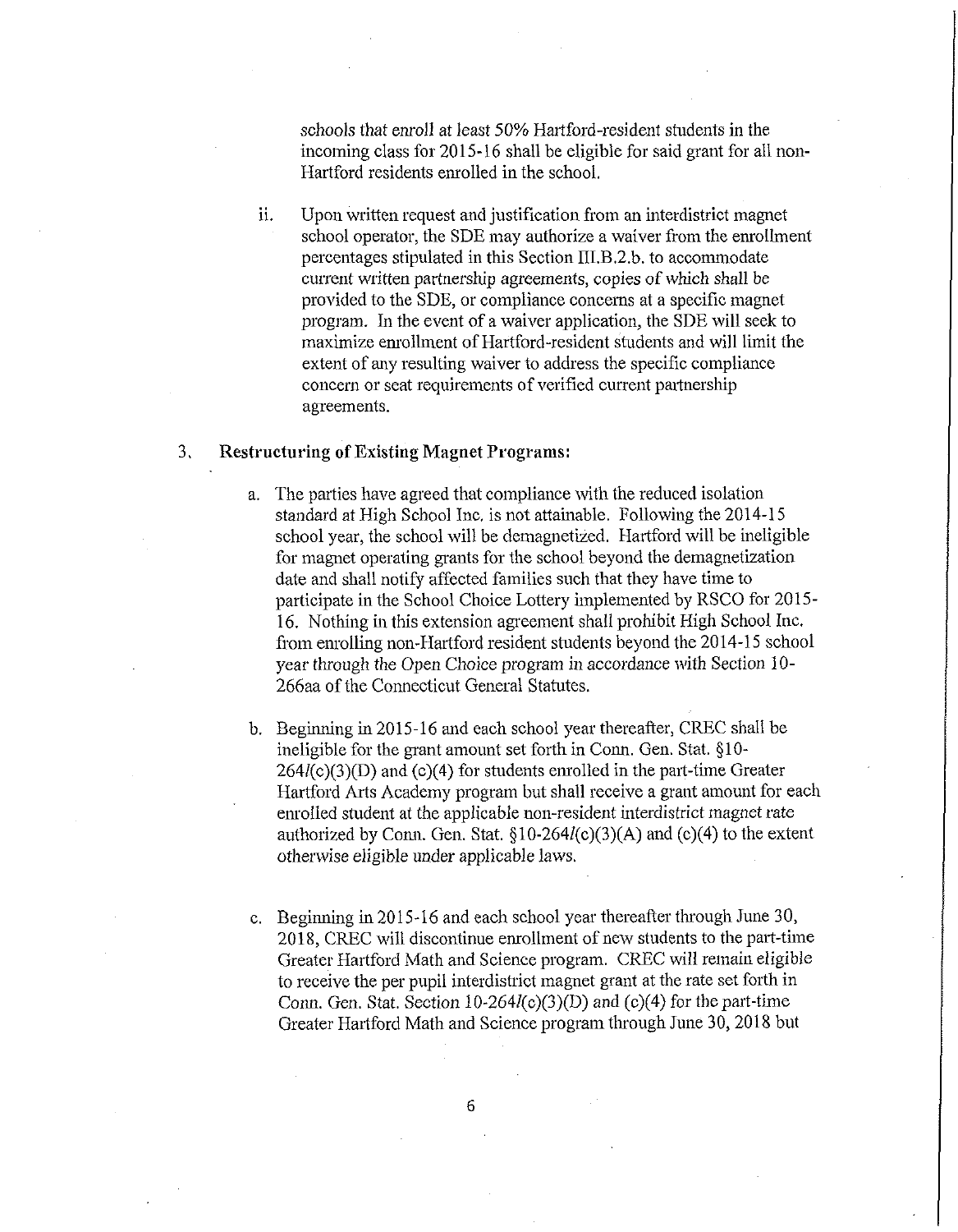will discontinue operation as an interdistrict magnet school on or before said date.

#### IV. CHANGES TO SECTION V: ACCOUNTABILITY

- A. **Enrollment Management Plans:** Section V.A. of the Phase III Stipulation is replaced with the following:
	- 1. By November 15, 2015, any Voluntary Interdistrict Program in which more than 75% of its student enrollment has identified itself as any part Black/African American, or any part Hispanic, must be operating pursuant to an Enrollment Management Plan, as approved by the State Department of Education. In accordance with the waiver provisions of Conn. Gen. Stat.  $\S$  10-264 $l(b)$  and specifically incorporating Part IV of the 2008 Sheff v. O'Neill Phase II Stipulation and Order as if fully set forth here, the State may continue to award operating grants to such programs that contribute to the goals set forth in this Stipulation upon proper application, for good cause, and provided the school at issue is operating under a State approved Enrollment Management Plan that demonstrates compliance with the reduced isolation standard set forth herein within an agreed upon compliance period. The Enrollment Management Plans submitted pursuant to this Section V.A shall be updated on an annual basis and subject to review and approval by the RSCO Director during the term of the waiver period."
	- 2. Based on preliminary analyses of October 1 enrollment data, Enrollment Management Plans ("EMP") for those schools that SDE anticipates may be in non-compliance with the desegregation standard for the 2015-16 school year shall be submitted to SDE no later than October 15, 2015.
	- 3. On or before October 25, 2015, the SDE shall provide the plaintiffs' representative with copies of the EMP for those schools in non-compliance with the desegregation standard for the 2015-16 school year. The plaintiffs' representative may provide written, non-binding comments within 5 business days of receipt of the EMP document and prior to SDE approval.
- B. **Material Breach and Enforcement:** The following changes are made to Section V.D. of the Phase III Stipulation:
	- 1. Section V.D.2. is revised to add the following clarification: "It shall not constitute a material breach of this Stipulation Extension if any of the new programs or program expansions set forth in Section III.B. herein are not implemented in 2015-16 due to the failure to enact any necessary legislation, or any other reason, provided the performance goal set forth in Section III.A.2,, as amended, is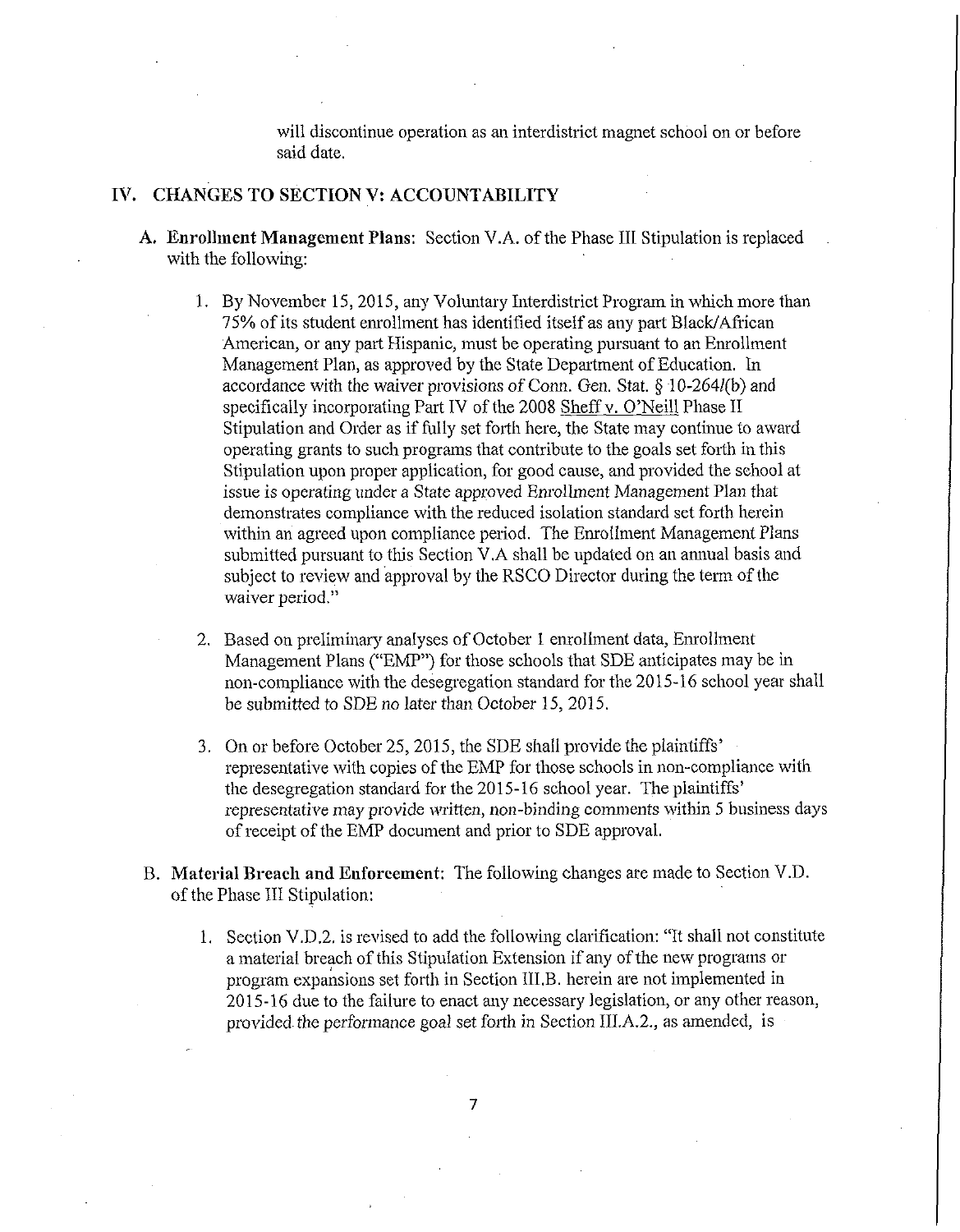attained and provided the SDE and the administration have made a good faith effort to obtain the necessary legislative approvals on a timely basis."

2. Section V.D.3.a. is updated to reflect the earliest date by which October enrollment data will be made available for 2015-16 as November 15,2015.

### C. Mediation

- 1. The parties agree to begin mediation through a mutually agreed upon mediator, to facilitate negotiations for a Phase IV Stipulation and for successive agreements as the parties may decide no later than February 14, 2015 and hold regular mediation sessions thereafter for the purpose of completing negotiations no later than July 1, 2015, unless extended by mutual agreement of the parties.
- 2. The mediation shall be conducted by a mediator mutually agreed upon by the Plaintiffs, the Connecticut State Department of Education, and the City of Hartford (the "parties"). The mediation process and all communications made within the mediation structure between the parties, the mediator, experts or consultants retained by the parties, and/or any other participants shall be
	- . confidential. No party shall request that the mediator testify at any subsequent legal, legislative, or other public proceedings. The parties will request that the mediator will not have contact with the judge assigned to this case.
- 3. In the event the parties are unable to reach agreement on a Phase IV Stipulation by August 1, 2015, unless extended by mutual agreement, or in the event the parties reach an impasse during mediation, Plaintiffs reserve the right to seek judicial relief to enforce the mandates of the Supreme Court decision for the period subsequent to the period covered by this Phase III Stipulation Extension.

## V. OTHER PROVISIONS

- A. Section VI.A. of the Phase III Stipulation is replaced with the following: "The procedure for adoption of the Phase III Stipulation Extension and Proposed Order shall be as follows: After the document is signed by counsel for Plaintiffs, the Attorney General shall submit it to the General Assembly within ten (10) days of the commencement of the 2015 regular session pursuant to Conn. Gen. Stat. § 3-125a. Unless this Phase III Stipulation Extension and Proposed Order is approved (or not disapproved) by the General Assembly in its entirety, without modification or addition, it shall be null and void. If this Phase III Stipulation Extension and Proposed Order is approved or deemed approved by the General Assembly, the parties shall submit the Phase III Stipulation Extension and Proposed Order to the Court for entry as a court order at the earliest possible time.
- B. Section VLB. of the Phase III Stipulation is replaced with the following: "In the event the

**8**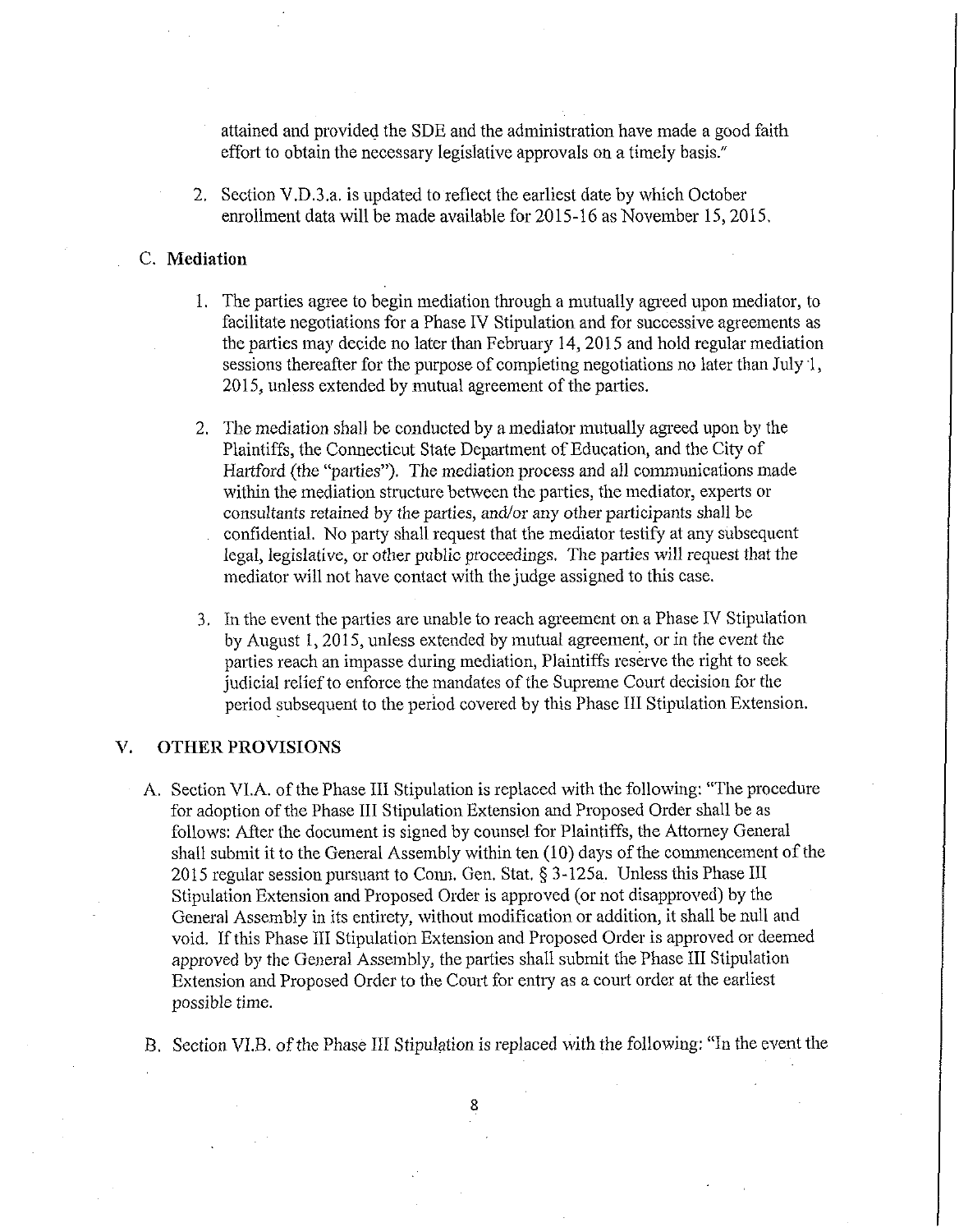Connecticut General Assembly does not: (1) approve the currently anticipated Sheffrelated funding as needed to implement the plan set forth in the Phase III Extension, and SDE cannot make up the shortfall with other funding; or (2) approve Sheff-related legislation recommended for adoption by SDE or submitted by administration to the Appropriations and Bonding Committees, which in SDE's assessment (which assessment must be reasonable), to be reflected in a timely communication to plaintiffs, will substantially impair SDE's ability to comply with the Phase III Stipulation Extension, plaintiffs reserve the right to seek farther relief from the Court upon receipt of such information."

- C. The SDE shall implement the following revisions to the Regional School Choice Lottery ("RSCO") for the 2015-16 or 2016-17 application cycle,, as set forth below:
	- 1. The SDE, in.collaboration with RSCO partners and other stakeholders, will launch the uniform application and lottery materials for application to the 2016-17 RSCO lottery on or before October 15, 2015 in order to implement an early marketing and recruitment schedule for Sheff-related opportunities and maximize information distribution to families in the Greater Hartford Region.
	- 2. Based on a collaboration among SDE staff, RSCO partners, and the plaintiffs' • representative, RSCO developed a protocol to afford a preference for twins and other multiples. This protocol will be implemented in the 2015-16 RSCO Lottery.
	- 3. The SDE, in collaboration with RSCO partners and other stakeholders, will continue to plan the lottery process and choice programming to increase clearly defined opportunities for students to enjoy a continuous K-12 education in reduced isolation settings.
	- 4. The SDE, in cooperation with RSCO Partners, will continue to collect data and review proposals to change the lottery process to achieve the following outcomes:
		- i. Reduce the disparities in the number of students in ELL programs in the Hartford neighborhood schools and Sheff magnet schools;
		- ii. Reduce the disparities in the number of students requiring special education services in the Hartford neighborhood schools and Sheff magnet schools;
		- iii. Provide recognition for families that participate in RSCO lotteries over several years without obtaining an offer.
- D. Pursuant to this Stipulation Extension, the SDE shall issue a payment to the NAACP Legal Defense & Education Fund, Inc. ("LDF") in an amount equal to \$19,731.56 in full and final payment for all services performed by the Plaintiffs' Representative up to and including July 31, 2013.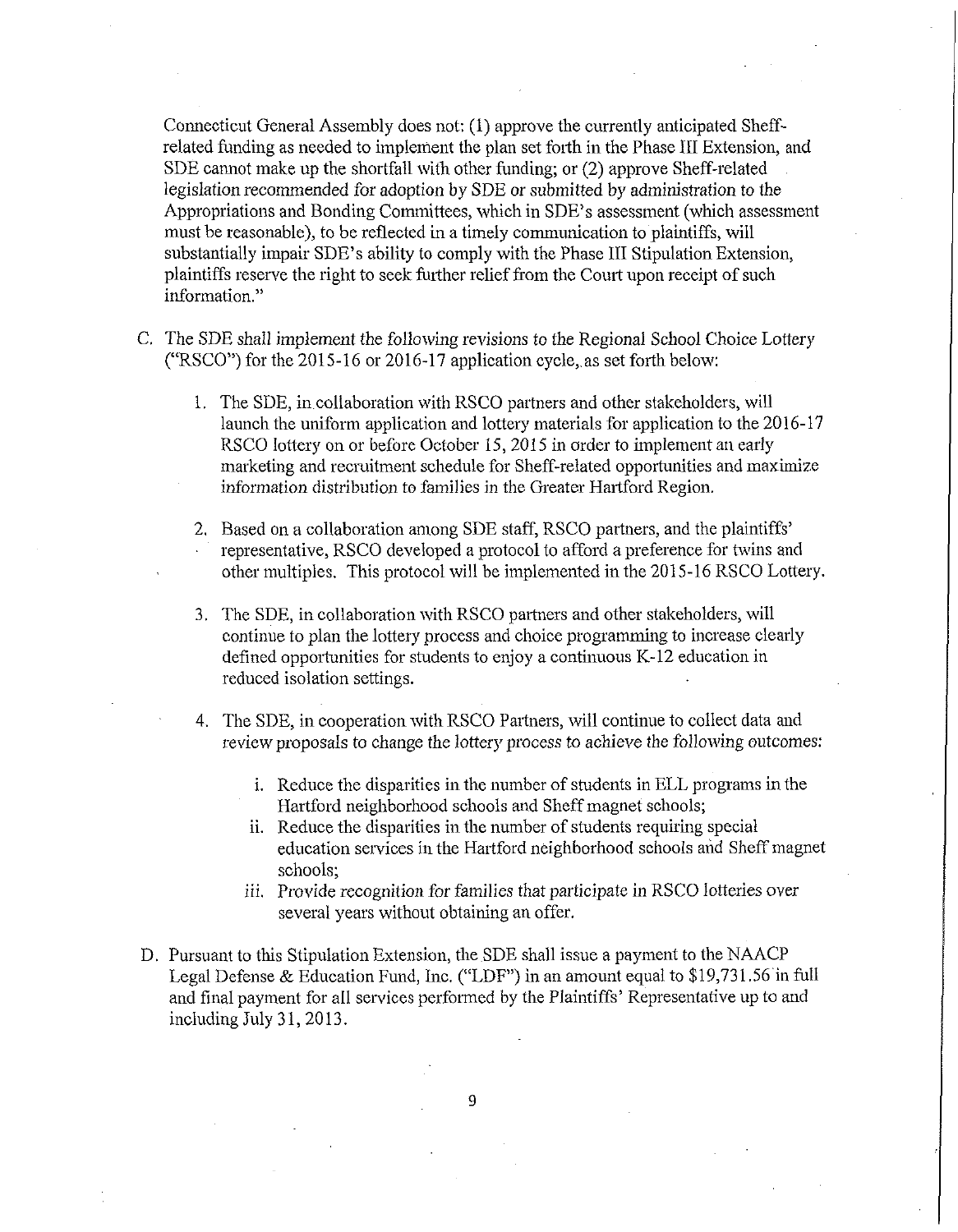# **PLAINTIFFS MILO** SHEFF, ET AL.

PLAINTIFFS<br>MILO SHEFF, ET AL.<br>By:  $\frac{\mathcal{N}_{\ell \mathcal{U}} \mathcal{N}_{\alpha}}{\mathcal{N}_{\alpha}}$   $\frac{\mathcal{N}_{\ell \mathcal{U}} \mathcal{N}_{\alpha}}{\mathcal{N}_{\alpha}}$   $\frac{\mathcal{N}_{\ell \mathcal{U}} \mathcal{N}_{\alpha}}{\mathcal{N}_{\alpha}}$  Date:  $\frac{2}{2}$ 

Martha Stone Center for Children's Advocacy University of Connecticut School of Law 65 Elizabeth Street, Hartford, CT 06105

 $\frac{1}{\sqrt{2}}$  Date:  $\frac{2}{2}$   $\frac{1}{2}$ {ar *.* Wesley *y.* Horton

Horton, Shields & Knox, P.C. 90 Gillett Street, Hartford, CT 06105

Demis Parker<sub>ns</sub> Date: 2/20/15

Dennis D. Parker American Civil Liberties Union 125 Broad Street, New York, NY 10004

Vincent Southerland Date: 2/20/15 Vincent Southerland

Christina Swams NAACP Legal Defense & Educational Fund, Inc. 40 Rector Street, Fifth Floor New York, NY 10006